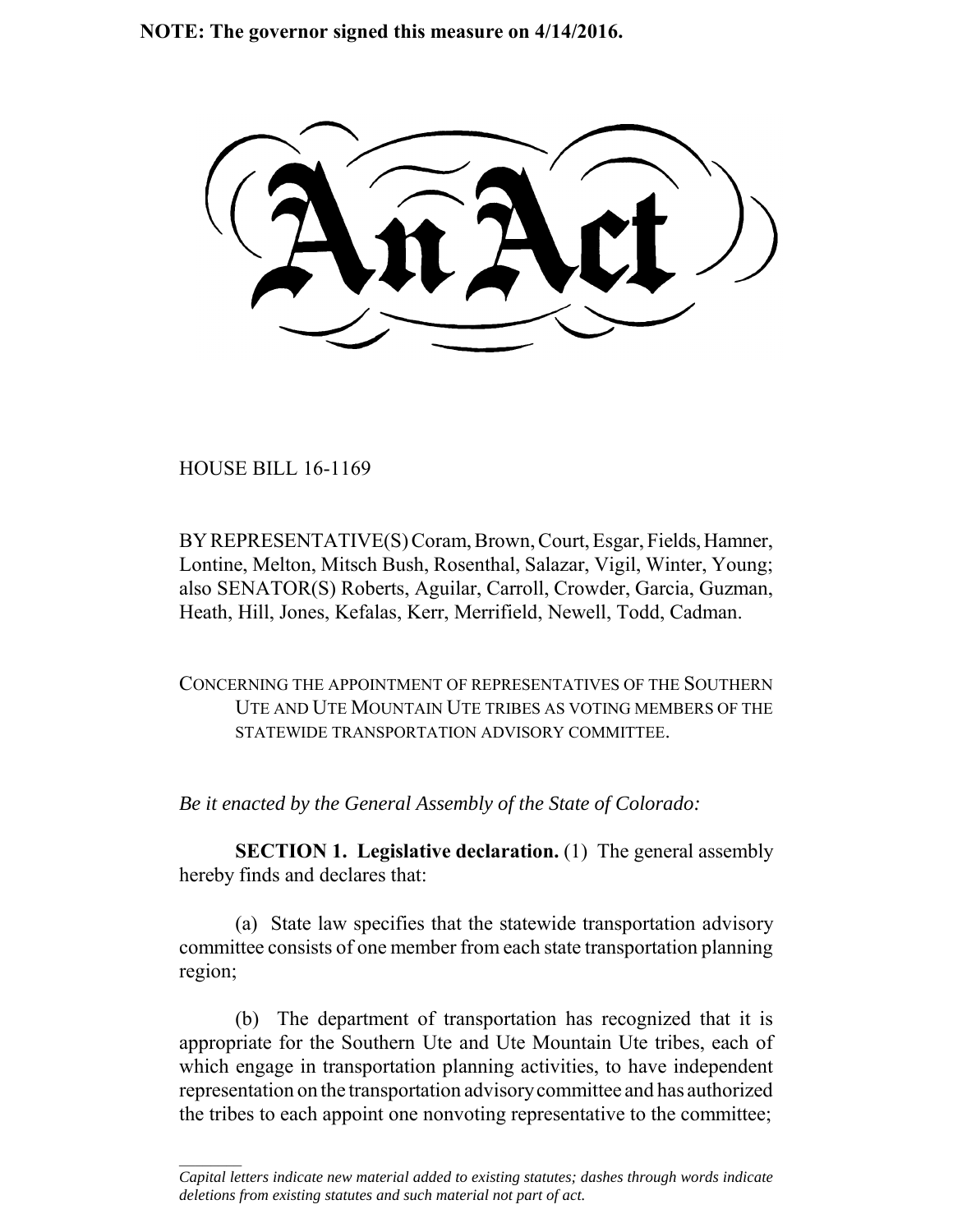(c) It is necessary and appropriate to amend state law in order to allow representatives of the Southern Ute and Ute Mountain Ute tribes to serve as full-fledged voting members of the transportation advisory committee; and

(d) It is the intent of the general assembly that the appointment of voting representatives of the Southern Ute and Ute Mountain Ute tribes to the transportation advisory committee immediately terminate the representation of the nonvoting tribal representatives on the committee.

**SECTION 2.** In Colorado Revised Statutes, 43-1-1104, **amend** (1) (a) as follows:

**43-1-1104. Transportation advisory committee.** (1) (a) A transportation advisory committee is hereby created. The committee is to be composed of one representative from each transportation planning region, ONE REPRESENTATIVE OF THE SOUTHERN UTE TRIBE CHOSEN BY THE SOUTHERN UTE INDIAN TRIBAL COUNCIL, AND ONE REPRESENTATIVE OF THE UTE MOUNTAIN UTE TRIBE CHOSEN BY THE UTE MOUNTAIN UTE TRIBAL COUNCIL. If a regional planning commission has been formed in a transportation planning region, the chairman of such commission or the chairman's designee shall be the representative for the region on the committee. If any transportation planning region has not formed a regional planning commission, then the representative shall be chosen by the boards of county commissioners of the counties contained in such region in consultation with officials of the municipalities contained in such region.

**SECTION 3. Act subject to petition - effective date.** This act takes effect at 12:01 a.m. on the day following the expiration of the ninety-day period after final adjournment of the general assembly (August 10, 2016, if adjournment sine die is on May 11, 2016); except that, if a referendum petition is filed pursuant to section 1 (3) of article V of the state constitution against this act or an item, section, or part of this act within such period, then the act, item, section, or part will not take effect unless